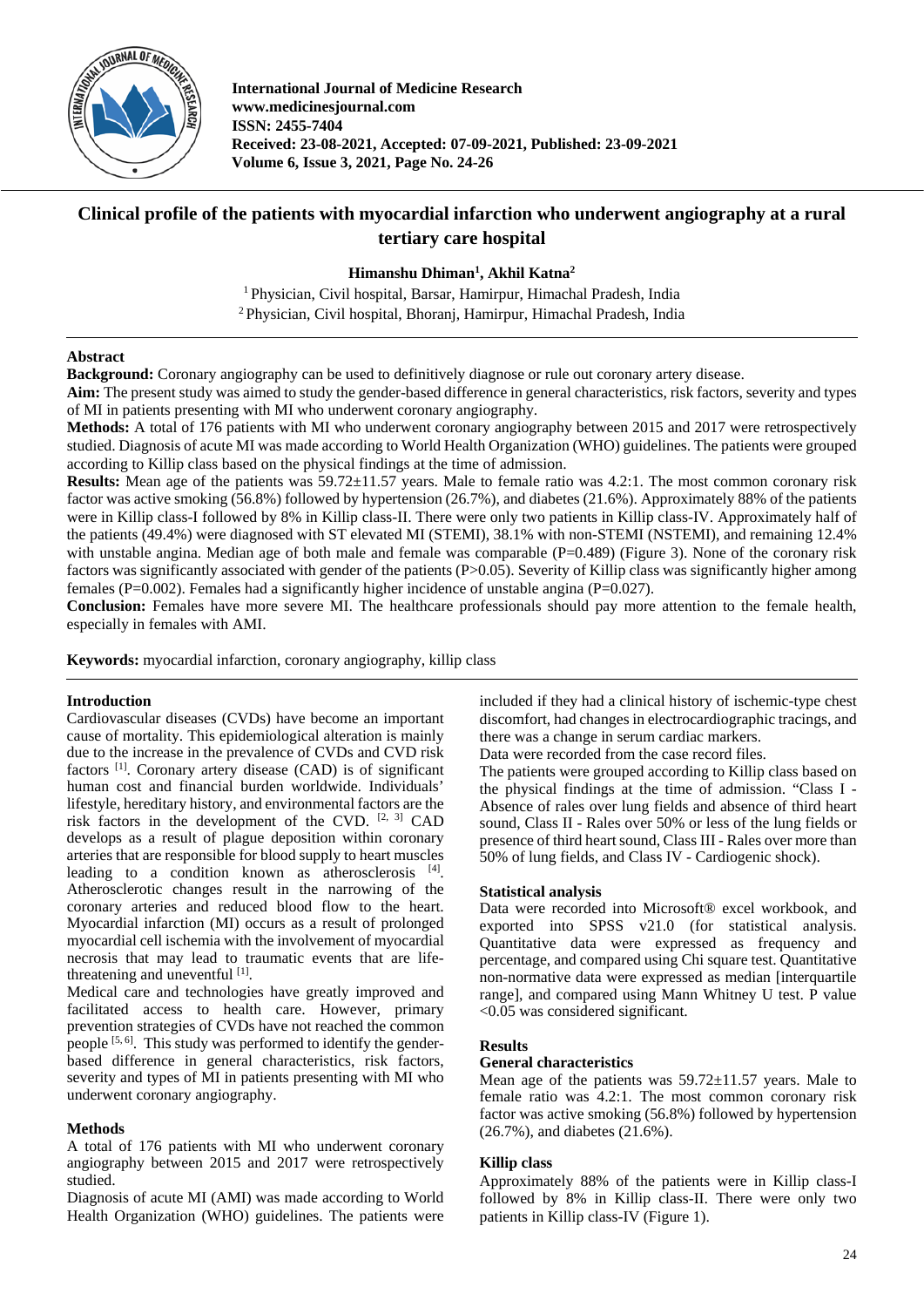

**Fig 1:** Distribution of patients on the basis of Killip class

#### **Type of MI**

Approximately half of the patients (49.4%) were diagnosed with ST elevated MI (STEMI), 38.1% with non-STEMI (NSTEMI), and remaining 12.4% with unstable angina. Gender-based comparison of general characteristics

Median age of both male and female was comparable  $(P=0.489)$  (Figure 3). None of the coronary risk factors was significantly associated with gender of the patients (P>0.05). Severity of Killip class was significantly higher among females (P=0.002). Females had a significantly higher incidence of unstable angina (P=0.027) (Table 2).

|                       | <b>Frequency</b> | Percentage |  |  |
|-----------------------|------------------|------------|--|--|
| Age (years)           |                  |            |  |  |
| $\leq 40$             |                  | 4.5        |  |  |
| $>40$                 | 168              | 95.5       |  |  |
| Gender                |                  |            |  |  |
| Male                  | 142              | 80.7       |  |  |
| Female                | 34               | 19.3       |  |  |
| Coronary risk factors |                  |            |  |  |
| Smoking               | 100              | 56.8       |  |  |
| <b>Diabetes</b>       | 38               | 21.6       |  |  |
| Hypertension          | 47               | 26.7       |  |  |

**Table 1:** General characteristics

|                       | Male $(n=142)$ | Female $(n=34)$ | P value |  |
|-----------------------|----------------|-----------------|---------|--|
| Age (years)           |                |                 |         |  |
| $\leq 40$             | $7(4.9\%)$     | $1(2.9\%)$      | 0.967   |  |
| >40                   | 135 (95.1%)    | 33 (97.1%)      |         |  |
| Coronary risk factors |                |                 |         |  |
| Smoking               | 99 (69.7%)     | $1(2.9\%)$      | 0.11    |  |
| Diabetes              | 28 (19.7%)     | 10 (29.4%)      | 0.22    |  |
| Hypertension          | 35 (24.6%)     | 12 (35.3%)      | 0.21    |  |
| Type of MI            |                |                 |         |  |
| <b>NSTEMI</b>         | 50 (35.2%)     | 17 (50%)        |         |  |
| <b>STEMI</b>          | 77 (54.2%)     | 10 (29.4%)      | 0.027   |  |
| Unstable angina       | 15 (10.6%)     | $7(20.6\%)$     |         |  |
| Killip class          |                |                 |         |  |
| T                     | 130 (91.5%)    | 25 (73.5%)      |         |  |
| П                     | 10(7%)         | 4(11.8%)        | 0.002   |  |
| Ш                     | $1(0.7\%)$     | 4(11.8%)        |         |  |
| IV                    | $1(0.7\%)$     | $1(2.9\%)$      |         |  |

#### **Discussion**

Epidemiological studies have revealed that the prevalence of CAD is increasing along with the rising prevalence of conventional risk factors for CAD in India. Indians have one of the highest rates of heart disease in the world.

The disease also tends to be more aggressive and manifests at a younger age. However, in our study, the mean age of presentation was 59.72±11.57 years comparable to other studies done in India, that is, Sharma et al.  $\frac{7}{7}$  study (54.70 ± 19.90 years), the Western population as in COURAGE trial  $62 \pm 5$  years conducted in USA, but lower than study by Hochman *et al.* <sup>[8]</sup> (69 years), and Chang et al. (73 years). <sup>[9]</sup> The skewed gender distribution males 79.5% versus females 20.5% of the study population can be attributed to the gender bias and atypical presentation, which is also a feature in Interheart study and its South Asian cohort (overall male, 76% and South Asian cohort, 85%). [10]

In our study, median age of both males and females was comparable (P=0.967). However, in a study by Moshki et al.  $[11]$ , males were significantly younger than females (P=0.04). One of the reasons could be a lesser number of females in our study.

In our study, females had a non-significantly higher comorbidities such as diabetes and hypertension. A study conducted in Tehran also reported that diabetes mellitus, hyperlipidemia and hypertension were more common in females with AMI than in men [12].

The study limitations include the noninclusion of factors like detailed dietary habits, exercise frequency and alcohol consumption, as the primary aim was to study the clinical correlation with angiographic profile of the first event of ACS patients. The waist hip ratio, which is better marker for measurement of obesity, was not used in our study. In mortality group, only five patients could undergo angiogram because of unstable condition, which restricted us in commenting on how CAD severity influenced the mortality group.

#### **Conclusion**

There is a higher prevalence of diabetes and hypertension in Indian subcontinent. The prevalence of some important risk factors (such as diabetes and hypertension) seems to be higher in females than in males. Moreover, females have more severe MI. Therefore, the healthcare team, including nurses and physicians, should pay more attention to the female health, especially in females with AMI. Community interventions should also be implemented to reduce the risk factors of CAD and AMI with special focus on female health.

#### **References**

- 1. American Heart Association/American Stroke Asssociation statistical data on highlights of acute coronary syndrome, 2005.
- 2. Murray CJ, Lopez AD. Mortality by cause for eight regions of the world: Global Burden of Disease Study. Lancet,1997:349:1269-76.
- 3. Chadha SL, Radhakrishnan S, Ramachandran K, Kaul U, Gopinath N. Epidemiological study of coronary heart disease in urban population of Delhi. Indian J Med Res,1990:92:424-30.
- 4. Enas EA, Yusuf S, Mehta JL. Prevalence of coronary artery disease in Asian Indians. Am J Cardiol,1992:70:945-9
- 5. Gupta R, Deedwania PC, Gupta A, Rastogi S, Panwar